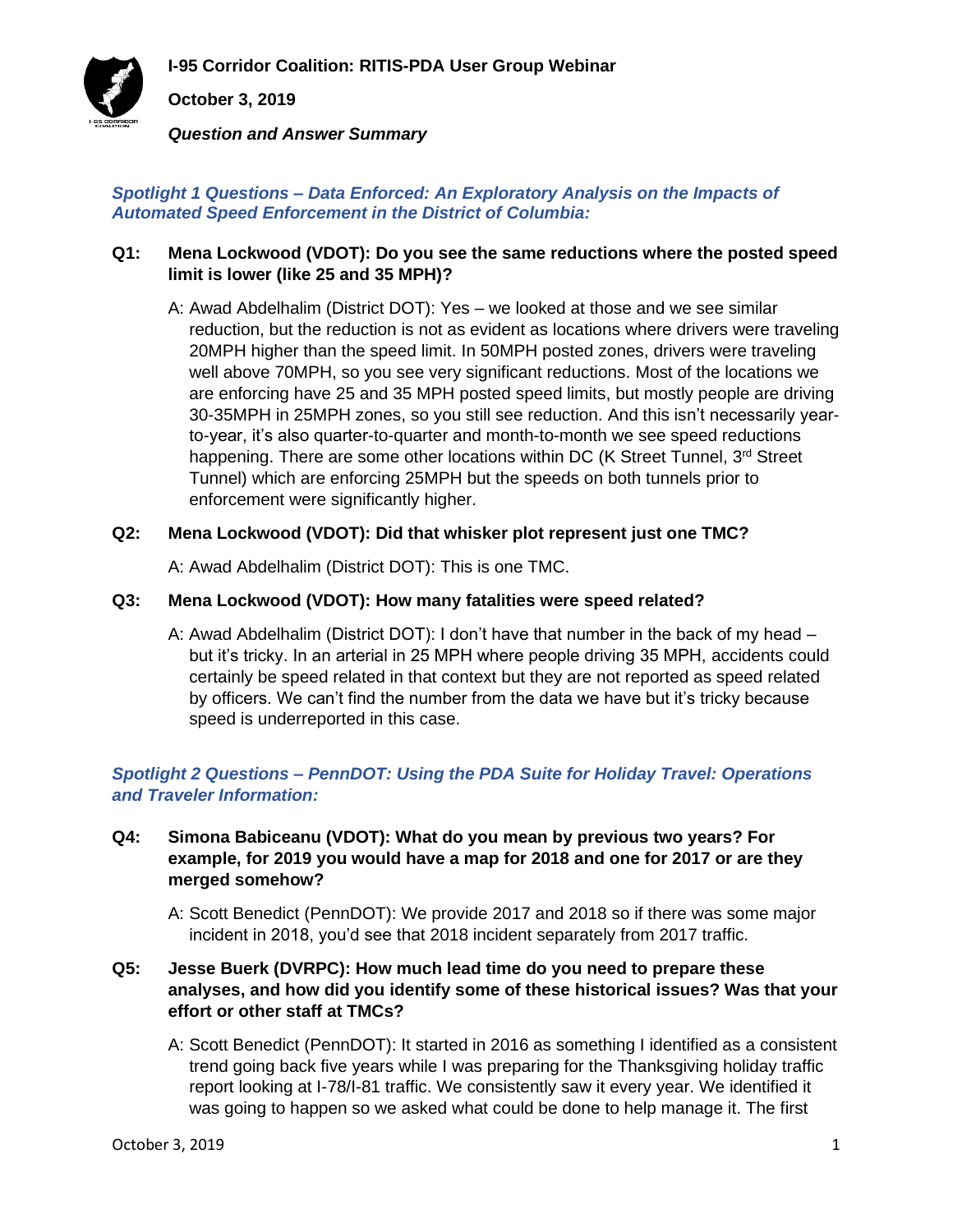

# **October 3, 2019**

#### *Question and Answer Summary*

time we involved our statewide TMC and they looked region by region for historical trends and the congestion scan, then reached out to our RTMCs and worked with them to identify various mitigation measures. The first time we undertook this effort it was a few months before the holiday, but each year now we're getting more efficient and it only begins about a month before the holiday now. We've also done the traffic report for other holidays as well.

## **Q6: Ramkumar Venkatanarayana (VDOT): In that last slide, the TMC length seems to be around 12 miles. Could you please confirm?**

A: Scott Benedict (PennDOT): Correct. I-80 is a rural highway, so it's somewhere between 10-12 miles. It's a long TMC.

## *RITIS and PDA Suite Feature Questions:*

## **Q7: Christian Matthews (RPC): Is there a documented process to get updated volumes to you?**

A: Michael Pack (UMD CATT Lab): Yes, you can start here: <https://npmrds.ritis.org/analytics/help/#data-types/providing-your-volume-data>

## **Q8: Jesse Buerk (DVRPC): What do you need to ingest transit feeds? Do you need an RSS feed, or agreements to be signed?**

A: Michael Pack (UMD CATT Lab): We can easily ingest GTFS static and GTFS realtime data feeds as part of RITIS contracts with agencies. If there's a custom transit feed, that may be something we'd need to explore further. Sometimes agencies publish GTFS feeds, sometimes they hide them, so we need agency help finding them. Agreements would be up to the data provider – we'd rather not sign them.

## **Q9: Zoe Neaderland (Vermont AOT): What is the lowest threshold for AADTs that archived operations data is considered useful these days? Is the focus a year of data? Is there any new guidance?**

- A: Michael Pack (UMD CATT Lab): The guidance needs to updated because the instructions given prior to this are no longer relevant. All providers have been increasing their probe data penetration rates and the data is better than it's ever been.
- A: Denise Markow (I-95CC): The original was an arterial report published in 2015. Zach Vander Laan (UMD CATT) has updated it for 2019. The Coalition is planning on releasing it in the next two weeks. Based on this new report, "…within the observed range of observed road conditions – particularly 0-3 traffic signals per mile and above 20k AADT, all three vendors typically perform at a level that is suitable for planning and many operational applications. This is a noticeable improvement from the results shared in the previous report, where performance was more closely linked to road characteristics and degraded significantly for signal densities over 2 signals per